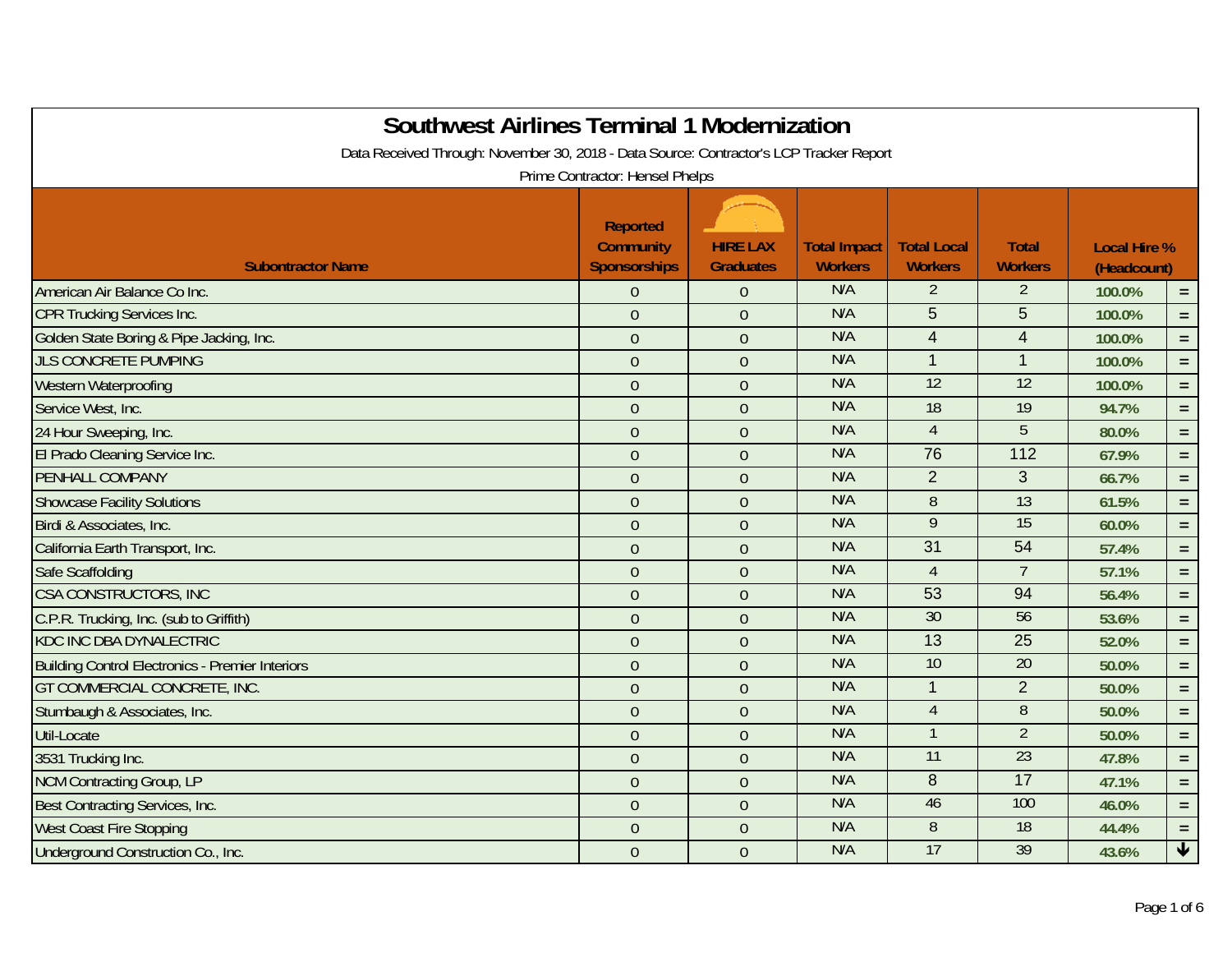| <b>Southwest Airlines Terminal 1 Modernization</b><br>Data Received Through: November 30, 2018 - Data Source: Contractor's LCP Tracker Report | Prime Contractor: Hensel Phelps                            |                                     |                                       |                                      |                                |                                    |                 |  |
|-----------------------------------------------------------------------------------------------------------------------------------------------|------------------------------------------------------------|-------------------------------------|---------------------------------------|--------------------------------------|--------------------------------|------------------------------------|-----------------|--|
| <b>Subontractor Name</b>                                                                                                                      | <b>Reported</b><br><b>Community</b><br><b>Sponsorships</b> | <b>HIRE LAX</b><br><b>Graduates</b> | <b>Total Impact</b><br><b>Workers</b> | <b>Total Local</b><br><b>Workers</b> | <b>Total</b><br><b>Workers</b> | <b>Local Hire %</b><br>(Headcount) |                 |  |
| Concrete Coring Company (sub to Griffith)                                                                                                     | $\overline{0}$                                             | $\theta$                            | N/A                                   | 15                                   | 37                             | 40.5%                              | $=$ .           |  |
| <b>LVI FACILITY SERVICES</b>                                                                                                                  | $\mathbf{0}$                                               | $\mathbf{0}$                        | N/A                                   | $\overline{15}$                      | 39                             | 38.5%                              | $=$ .           |  |
| J. COLAVIN & SON, INC.                                                                                                                        | $\mathbf{0}$                                               | $\overline{0}$                      | N/A                                   | 21                                   | 55                             | 38.2%                              | $\equiv$ .      |  |
| <b>JLS Pumping</b>                                                                                                                            | $\boldsymbol{0}$                                           | $\mathbf{0}$                        | N/A                                   | 3                                    | 8                              | 37.5%                              | $=$ .           |  |
| Rebar Engineering, Inc.                                                                                                                       | $\mathbf{0}$                                               | $\overline{0}$                      | N/A                                   | 15                                   | 40                             | 37.5%                              | $=$ .           |  |
| Substructure Support, Inc.                                                                                                                    | $\mathbf{0}$                                               | $\mathbf{0}$                        | N/A                                   | 3                                    | $\overline{8}$                 | 37.5%                              | $=$ .           |  |
| PRO STEEL ERECTORS, INC.                                                                                                                      | $\mathbf{0}$                                               | $\overline{0}$                      | N/A                                   | $\overline{36}$                      | 98                             | 36.7%                              | $=$             |  |
| <b>DIRECT A/V</b>                                                                                                                             | $\mathbf{0}$                                               | $\overline{0}$                      | N/A                                   | 11                                   | 30                             | 36.7%                              | $=$             |  |
| <b>MURRAY COMPANY</b>                                                                                                                         | $\mathbf{0}$                                               | $\overline{0}$                      | N/A                                   | 42                                   | $\frac{115}{115}$              | 36.5%                              | $=$ $\,$        |  |
| Wilson & Hampton Painting Contractors                                                                                                         | $\overline{0}$                                             | $\overline{0}$                      | N/A                                   | 13                                   | 36                             | 36.1%                              | $\equiv$        |  |
| <b>Quality Production Services</b>                                                                                                            | $\mathbf{0}$                                               | $\mathbf{0}$                        | N/A                                   | 5                                    | 14                             | 35.7%                              | $=$             |  |
| HENSEL PHELPS CONSTRUCTION CO                                                                                                                 | $\mathbf{0}$                                               | $\overline{0}$                      | N/A                                   | 26                                   | 76                             | 34.2%                              | $\uparrow$      |  |
| <b>GGG DEMOLITION, INC.</b>                                                                                                                   | $\boldsymbol{0}$                                           | $\mathbf{0}$                        | N/A                                   | 53                                   | 158                            | 33.5%                              | $\blacklozenge$ |  |
| PERFORMANCE CONTRACTING, INC. - 0900110                                                                                                       | $\overline{1}$                                             | $\overline{0}$                      | N/A                                   | $\overline{81}$                      | 242                            | 33.5%                              | $\uparrow$      |  |
| DUGGAN & ASSOCIATES, INC.                                                                                                                     | $\mathbf{0}$                                               | $\mathbf{0}$                        | N/A                                   | $\overline{1}$                       | 3                              | 33.3%                              | $=$ $\,$        |  |
| FRANK S. SMITH MASONRY, INC.                                                                                                                  | $\mathbf{0}$                                               | $\overline{0}$                      | N/A                                   | 8                                    | $\overline{24}$                | 33.3%                              | $=$             |  |
| <b>GLORE &amp; ASSOCIATES, INC.</b>                                                                                                           | $\mathbf{0}$                                               | $\mathbf{0}$                        | N/A                                   | $\overline{1}$                       | 3                              | 33.3%                              | $=$             |  |
| <b>LIMBACH COMPANY LP</b>                                                                                                                     | $\mathbf{0}$                                               | $\overline{0}$                      | N/A                                   | 9                                    | $\overline{27}$                | 33.3%                              | $\equiv$        |  |
| PREMIER INTERIOR DEVELOPMENT, INC.                                                                                                            | $\overline{0}$                                             | $\overline{0}$                      | N/A                                   | $\overline{4}$                       | $\overline{12}$                | 33.3%                              | $\equiv$        |  |
| MORROW MEADOWS CORP (ELECTRICAL & LOW VOLTAGE)                                                                                                | $\mathbf{0}$                                               | $\mathbf{0}$                        | N/A                                   | 109                                  | 328                            | 33.2%                              | $=$             |  |
| Signature Flooring, Inc.                                                                                                                      | $\mathbf{0}$                                               | $\overline{0}$                      | N/A                                   |                                      | 22                             | 31.8%                              | $=$ .           |  |
| <b>Weiss Sheet Metal Company</b>                                                                                                              | $\boldsymbol{0}$                                           | $\mathbf{0}$                        | N/A                                   | 5                                    | 16                             | 31.3%                              | $=$ $\,$        |  |
| MORROW-MEADOWS CORP - PREMIER INTERIORS                                                                                                       | $\overline{0}$                                             | $\overline{0}$                      | N/A                                   | $\overline{4}$                       | 13                             | 30.8%                              | $\equiv$        |  |
| Twining, Inc.                                                                                                                                 | $\mathbf{0}$                                               | $\mathbf{0}$                        | N/A                                   | 8                                    | 26                             | 30.8%                              | $=$             |  |
| Safway Services, LLC                                                                                                                          | $\mathbf{0}$                                               | $\mathbf{0}$                        | N/A                                   | 18                                   | 59                             | 30.5%                              | $=$ .           |  |
| ISEC, INC.                                                                                                                                    | $\mathbf{0}$                                               | $\overline{0}$                      | N/A                                   | $\overline{20}$                      | 66                             | 30.3%                              | $=$             |  |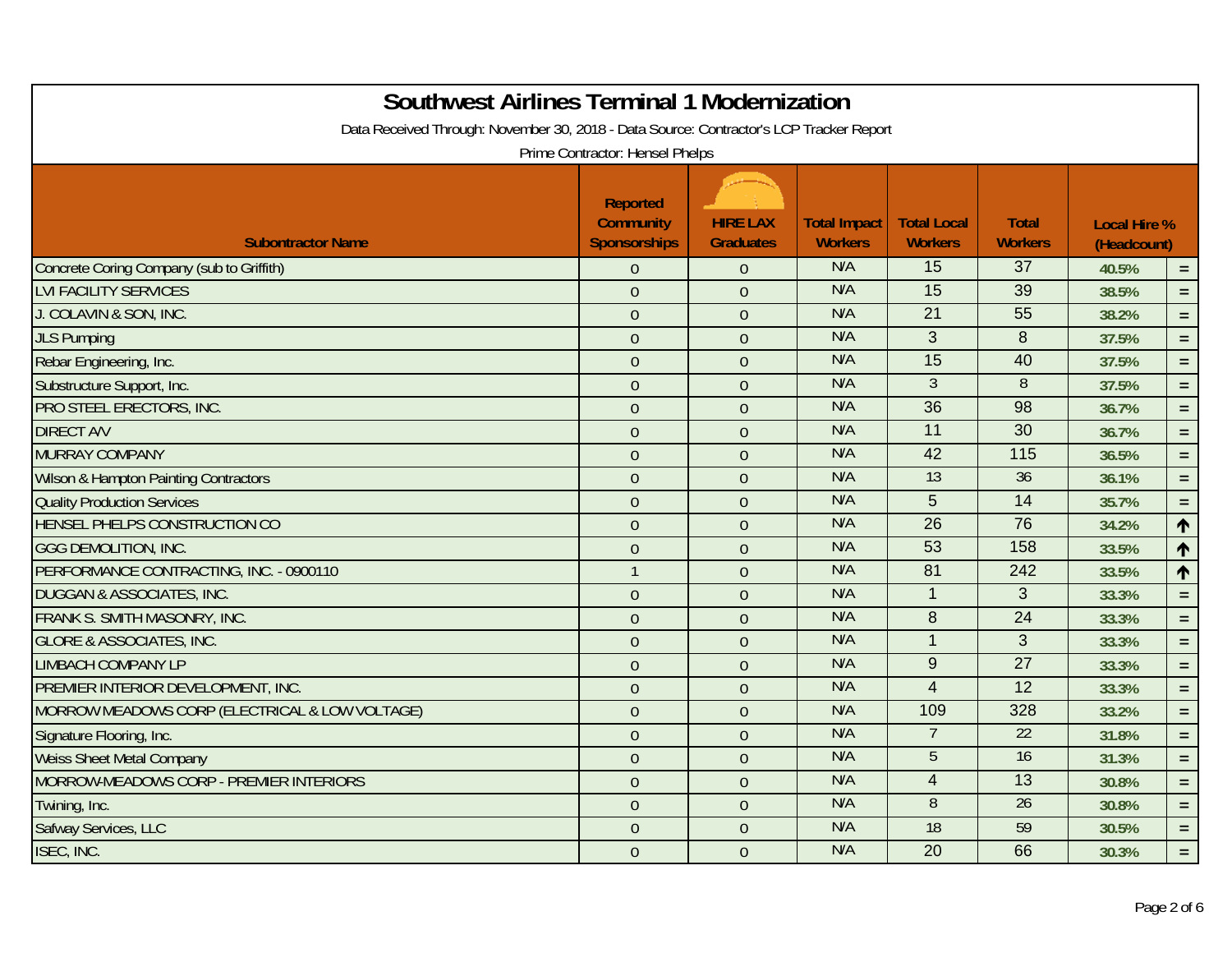| <b>Southwest Airlines Terminal 1 Modernization</b><br>Data Received Through: November 30, 2018 - Data Source: Contractor's LCP Tracker Report | Prime Contractor: Hensel Phelps                            |                                     |                                       |                                      |                                |                                    |                         |
|-----------------------------------------------------------------------------------------------------------------------------------------------|------------------------------------------------------------|-------------------------------------|---------------------------------------|--------------------------------------|--------------------------------|------------------------------------|-------------------------|
| <b>Subontractor Name</b>                                                                                                                      | <b>Reported</b><br><b>Community</b><br><b>Sponsorships</b> | <b>HIRE LAX</b><br><b>Graduates</b> | <b>Total Impact</b><br><b>Workers</b> | <b>Total Local</b><br><b>Workers</b> | <b>Total</b><br><b>Workers</b> | <b>Local Hire %</b><br>(Headcount) |                         |
| Architectural Design & Signs, Inc.                                                                                                            | $\Omega$                                                   | $\overline{0}$                      | N/A                                   | 6                                    | 20                             | 30.0%                              | $\equiv$                |
| <b>NEVELL GROUP INC</b>                                                                                                                       | $\overline{0}$                                             | $\overline{0}$                      | N/A                                   | 32                                   | 108                            | 29.6%                              | $\blacklozenge$         |
| <b>COSCO FIRE PROTECTION (T1)</b>                                                                                                             | $\theta$                                                   | $\theta$                            | N/A                                   | 12                                   | 41                             | 29.3%                              | $=$ .                   |
| <b>Centerline Concrete Cutting</b>                                                                                                            | $\theta$                                                   | $\overline{0}$                      | N/A                                   | $\overline{2}$                       | $\overline{7}$                 | 28.6%                              | $\equiv$                |
| <b>Coast Building Products</b>                                                                                                                | $\theta$                                                   | $\overline{0}$                      | N/A                                   | $\overline{4}$                       | 14                             | 28.6%                              | $\equiv$                |
| <b>KARCHER INSULATION, INC.</b>                                                                                                               | $\overline{0}$                                             | $\overline{0}$                      | N/A                                   | $\overline{4}$                       | 14                             | 28.6%                              | $\equiv$                |
| <b>GRIFFITH COMPANY</b>                                                                                                                       | $\overline{0}$                                             | $\mathbf{0}$                        | N/A                                   | 89                                   | 316                            | 28.2%                              | $\equiv$                |
| NOR CAL PIPELINE SERVICES, INC                                                                                                                | $\mathbf{0}$                                               | $\mathbf{0}$                        | N/A                                   | 8                                    | 29                             | 27.6%                              | $=$ .                   |
| Safway Services, LLC (Sub to CMI)                                                                                                             | $\mathbf{0}$                                               | $\overline{0}$                      | N/A                                   | 10                                   | 37                             | 27.0%                              | $=$ .                   |
| HARWOOD CONSTRUCTION, INC.                                                                                                                    | $\theta$                                                   | $\overline{0}$                      | N/A                                   | $\overline{4}$                       | $\overline{15}$                | 26.7%                              | $\equiv$                |
| Wood Group Field Services, Inc.                                                                                                               | $\theta$                                                   | $\overline{0}$                      | N/A                                   | $\overline{4}$                       | 15                             | 26.7%                              | $=$ .                   |
| JOHNSON & TURNER PAINTING CO., INC.                                                                                                           | $\theta$                                                   | $\mathbf{0}$                        | N/A                                   | 10                                   | 38                             | 26.3%                              | $\overline{\mathbf{t}}$ |
| Air Balance Co, Inc.                                                                                                                          | $\theta$                                                   | $\theta$                            | N/A                                   | $\overline{3}$                       | 12                             | 25.0%                              | $\equiv$                |
| C.A. Buchen Corp                                                                                                                              | $\overline{0}$                                             | $\theta$                            | N/A                                   | $\overline{2}$                       | $\overline{8}$                 | 25.0%                              | $=$ .                   |
| <b>COSCO FIRE PROTECTION, INC.</b>                                                                                                            | $\theta$                                                   | $\overline{0}$                      | N/A                                   | $\overline{2}$                       | $\delta$                       | 25.0%                              | $\equiv$                |
| KARCHER INSULATION, INC. #2                                                                                                                   | $\theta$                                                   | $\overline{0}$                      | N/A                                   | 3                                    | 12                             | 25.0%                              | $=$ .                   |
| <b>Brand Scaffold Services Inc.</b>                                                                                                           | $\theta$                                                   | $\mathbf{0}$                        | N/A                                   | 5                                    | 21                             | 23.8%                              | $=$ .                   |
| <b>Schindler Elevator Corporation</b>                                                                                                         | $\theta$                                                   | $\overline{0}$                      | N/A                                   | $\overline{4}$                       | 17                             | 23.5%                              | $\equiv$                |
| Washington Iron Work                                                                                                                          | $\overline{0}$                                             | $\overline{0}$                      | N/A                                   | 17                                   | 73                             | 23.3%                              | $\equiv$                |
| MORROW-MEADOWS CORPORATION                                                                                                                    | $\overline{2}$                                             | $\mathbf{1}$                        | N/A                                   | 10                                   | 43                             | 23.3%                              | $=$ $\,$                |
| LETNER ROOFING CO.                                                                                                                            | $\theta$                                                   | $\overline{0}$                      | N/A                                   | 14                                   | 61                             | 23.0%                              | $=$ .                   |
| CRITCHFIELD MECHANICAL, INC. OF SOUTHERN CALIFORNIA                                                                                           | $\theta$                                                   | $\theta$                            | N/A                                   | 30                                   | 132                            | 22.7%                              | $\equiv$                |
| <b>Building Control Electronics</b>                                                                                                           | $\overline{0}$                                             | $\overline{0}$                      | N/A                                   | $\overline{2}$                       | $\overline{9}$                 | 22.2%                              | $\equiv$                |
| INFINITY DRYWALL CONTRACTING, INC.                                                                                                            | $\theta$                                                   | $\mathbf{0}$                        | N/A                                   | $\overline{2}$                       | 9                              | 22.2%                              | $=$ $\,$                |
| <b>Malcolm Drilling Company</b>                                                                                                               | $\theta$                                                   | $\theta$                            | N/A                                   | $\overline{2}$                       | 9                              | 22.2%                              | $=$ .                   |
| Sequoia Consultants                                                                                                                           | $\overline{0}$                                             | $\mathbf{0}$                        | N/A                                   | 11                                   | 51                             | 21.6%                              | $\overline{\mathbf{V}}$ |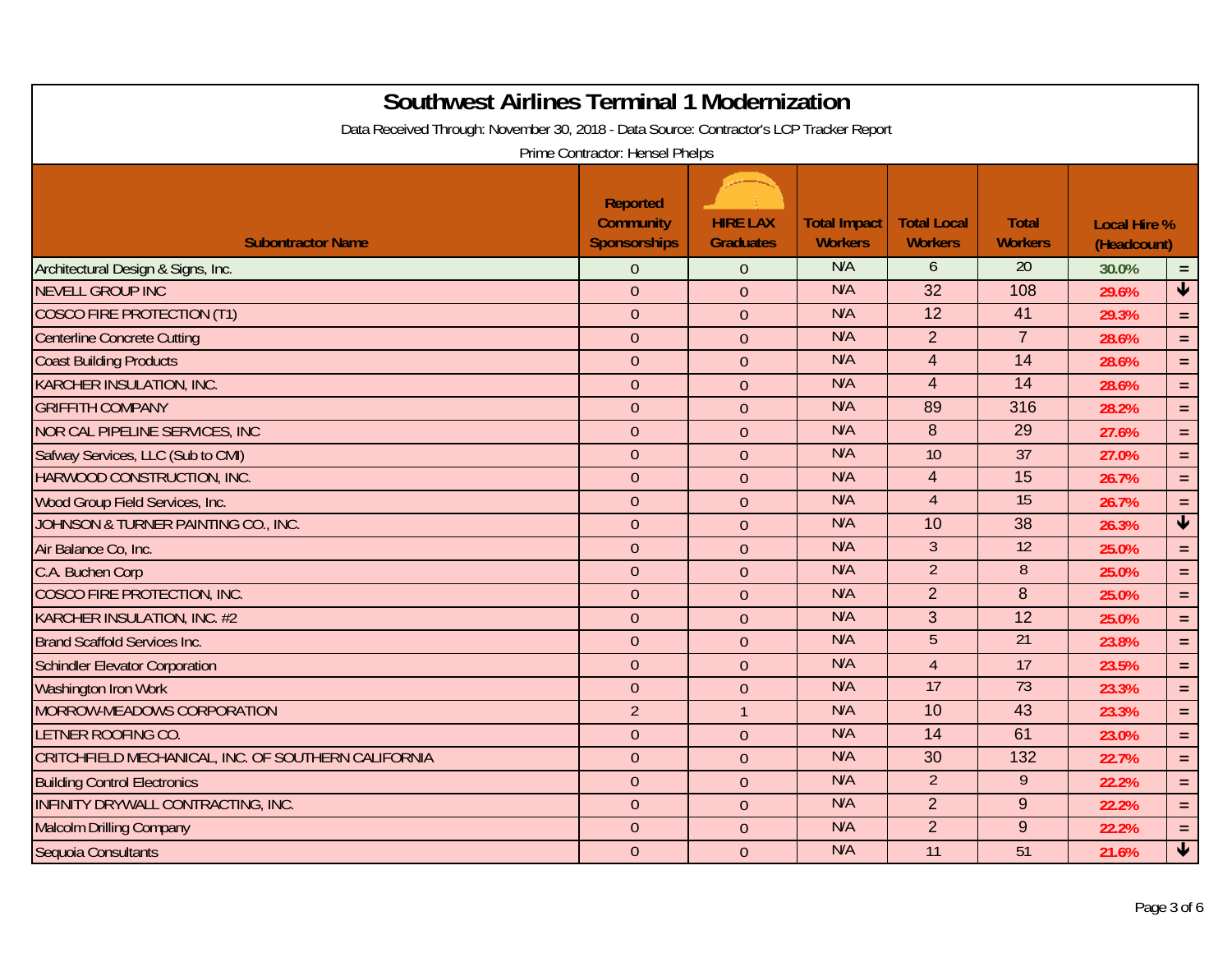| <b>Southwest Airlines Terminal 1 Modernization</b><br>Data Received Through: November 30, 2018 - Data Source: Contractor's LCP Tracker Report<br>Prime Contractor: Hensel Phelps |                                                            |                                     |                                       |                                      |                                |                                    |            |  |  |
|----------------------------------------------------------------------------------------------------------------------------------------------------------------------------------|------------------------------------------------------------|-------------------------------------|---------------------------------------|--------------------------------------|--------------------------------|------------------------------------|------------|--|--|
| <b>Subontractor Name</b>                                                                                                                                                         | <b>Reported</b><br><b>Community</b><br><b>Sponsorships</b> | <b>HIRE LAX</b><br><b>Graduates</b> | <b>Total Impact</b><br><b>Workers</b> | <b>Total Local</b><br><b>Workers</b> | <b>Total</b><br><b>Workers</b> | <b>Local Hire %</b><br>(Headcount) |            |  |  |
| <b>CORRADINI CORP.</b>                                                                                                                                                           | $\overline{0}$                                             | $\theta$                            | N/A                                   | 20                                   | 94                             | 21.3%                              | $\equiv$   |  |  |
| Penhall Company (Sub to Griffith Company)                                                                                                                                        | $\overline{0}$                                             | $\overline{0}$                      | N/A                                   | $\overline{4}$                       | 19                             | 21.1%                              | $\equiv$   |  |  |
| <b>Brady Company/Los Angeles</b>                                                                                                                                                 | $\theta$                                                   | $\mathbf{0}$                        | N/A                                   | $\overline{4}$                       | 20                             | 20.0%                              | $=$ .      |  |  |
| CONTINENTAL MARBLE & TILE COMPANY                                                                                                                                                | $\theta$                                                   | $\mathbf{0}$                        | N/A                                   | $\overline{1}$                       | 5                              | 20.0%                              | $\equiv$   |  |  |
| EER, Inc.                                                                                                                                                                        | $\theta$                                                   | $\overline{0}$                      | N/A                                   | $\overline{1}$                       | $\overline{5}$                 | 20.0%                              | $\equiv$   |  |  |
| <b>GLOW ELECTRIC COMPANY INC</b>                                                                                                                                                 | $\theta$                                                   | $\overline{0}$                      | N/A                                   | $\overline{2}$                       | 10                             | 20.0%                              | $\equiv$   |  |  |
| L2 SPECIALTIES, INC.                                                                                                                                                             | $\theta$                                                   | $\theta$                            | N/A                                   | $\overline{1}$                       | 5                              | 20.0%                              | $=$ .      |  |  |
| LAWRENCE W. ROSINE CO.                                                                                                                                                           | $\overline{0}$                                             | $\mathbf{0}$                        | N/A                                   | 2                                    | 10                             | 20.0%                              | $\equiv$ . |  |  |
| <b>ELLJAY ACOUSTICS, INC.</b>                                                                                                                                                    | $\theta$                                                   | $\theta$                            | N/A                                   | 9                                    | 48                             | 18.8%                              | $\equiv$   |  |  |
| Specialty Installation, Inc.                                                                                                                                                     | $\overline{0}$                                             | $\overline{0}$                      | N/A                                   | $\overline{2}$                       | 11                             | 18.2%                              | $=$ .      |  |  |
| WMB & Associates, Inc.                                                                                                                                                           | $\theta$                                                   | $\overline{0}$                      | N/A                                   | $\overline{2}$                       | 11                             | 18.2%                              | $\equiv$   |  |  |
| Sterndahl Enterpise Inc.                                                                                                                                                         | $\theta$                                                   | $\overline{0}$                      | N/A                                   | 6                                    | 35                             | 17.1%                              | $=$ .      |  |  |
| <b>Conco Pumping</b>                                                                                                                                                             | $\theta$                                                   | $\theta$                            | N/A                                   | $\overline{2}$                       | 12                             | 16.7%                              | $\equiv$   |  |  |
| <b>GIROUX GLASS, INC. (T1MP)</b>                                                                                                                                                 | $\overline{0}$                                             | $\overline{0}$                      | N/A                                   | 8                                    | 48                             | 16.7%                              | $\equiv$   |  |  |
| <b>SASCO</b>                                                                                                                                                                     | $\theta$                                                   | $\overline{0}$                      | N/A                                   | $\overline{1}$                       | 6                              | 16.7%                              | $\equiv$   |  |  |
| <b>XL Fire Protection</b>                                                                                                                                                        | $\theta$                                                   | $\theta$                            | N/A                                   | $\overline{1}$                       | $\mathfrak b$                  | 16.7%                              | $=$ .      |  |  |
| PROSPECTRA CONTRACT FLOORING                                                                                                                                                     | $\theta$                                                   | $\theta$                            | N/A                                   | $6\phantom{1}6$                      | 37                             | 16.2%                              | $\equiv$ . |  |  |
| CRITCHFIELD MECHANICAL, INC. OF SOUTHERN CALIFORNIA (PUMP ROOM)                                                                                                                  | $\theta$                                                   | $\theta$                            | N/A                                   | 8                                    | 53                             | 15.1%                              | $=$ .      |  |  |
| <b>Applied Engineering Concepts</b>                                                                                                                                              | $\overline{0}$                                             | $\overline{0}$                      | N/A                                   |                                      | $\overline{7}$                 | 14.3%                              | $\equiv$   |  |  |
| Vertical Earthworks, Inc.                                                                                                                                                        | $\mathbf{0}$                                               | $\overline{0}$                      | N/A                                   | $\mathbf{1}$                         | $\overline{7}$                 | 14.3%                              | $\equiv$   |  |  |
| MR CRANE, Inc.                                                                                                                                                                   | $\theta$                                                   | $\overline{0}$                      | N/A                                   | $\overline{1}$                       | 10                             | 10.0%                              | $=$ .      |  |  |
| LIMBACH COMPANY - PREMIER INTERIOR DEVELOPMENT, INC.                                                                                                                             | $\boldsymbol{0}$                                           | $\theta$                            | N/A                                   | $\overline{1}$                       | 11                             | 9.1%                               | $=$ .      |  |  |
| R.J. & J Construction, Inc.                                                                                                                                                      | $\overline{0}$                                             | $\overline{0}$                      | N/A                                   | $\overline{2}$                       | $\overline{22}$                | 9.1%                               | $\equiv$   |  |  |
| Savala Equipment Company, Inc.                                                                                                                                                   | $\theta$                                                   | $\theta$                            | N/A                                   | $\overline{2}$                       | 22                             | 9.1%                               | $=$ $\,$   |  |  |
| C Below, Inc.                                                                                                                                                                    | $\theta$                                                   | $\theta$                            | N/A                                   | $\overline{1}$                       | 12                             | 8.3%                               | $=$ .      |  |  |
| Schindler Elevator Corporation (Elevator Division)                                                                                                                               | $\overline{0}$                                             | $\theta$                            | N/A                                   | $\overline{1}$                       | 15                             | 6.7%                               | $=$        |  |  |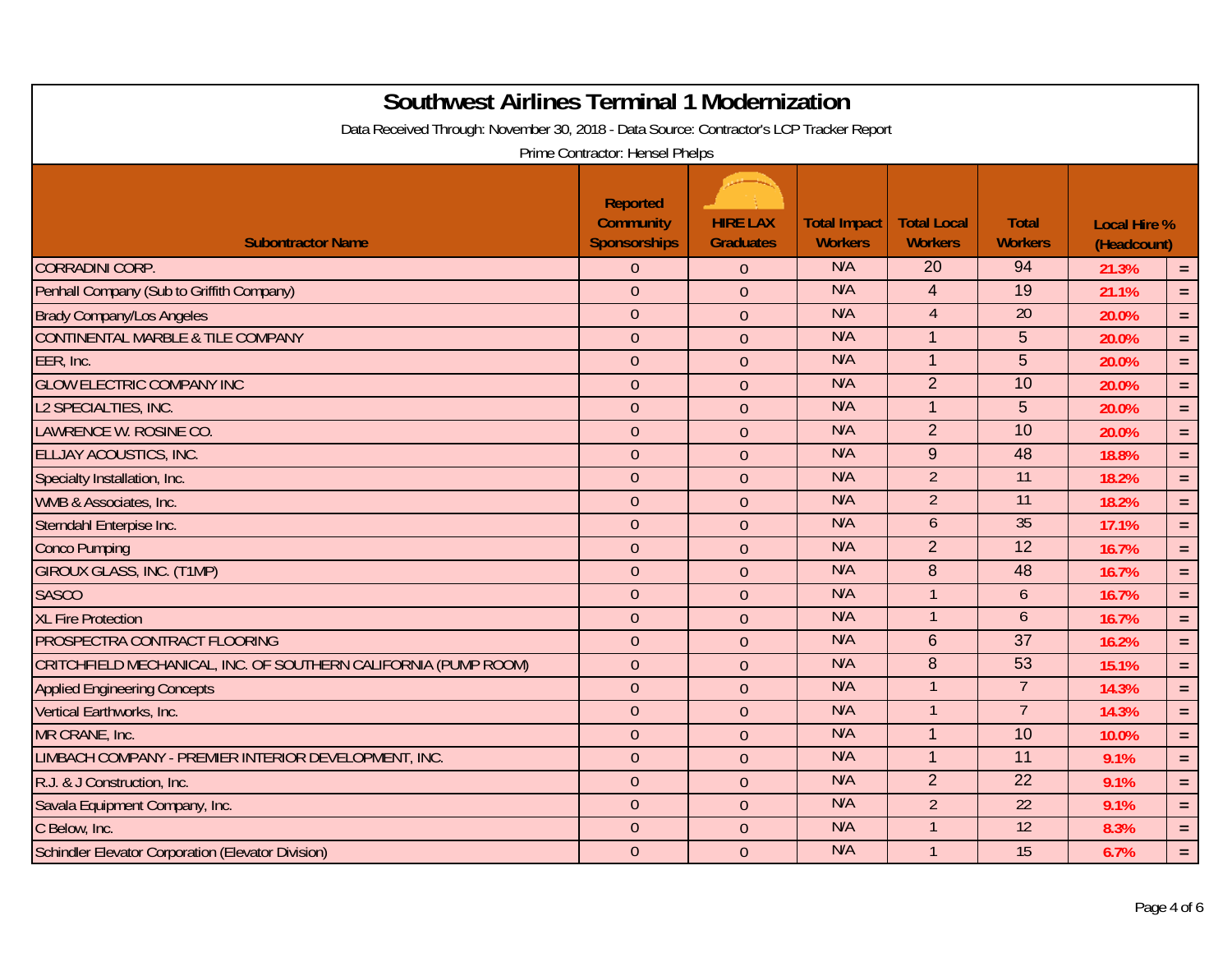| <b>Southwest Airlines Terminal 1 Modernization</b><br>Data Received Through: November 30, 2018 - Data Source: Contractor's LCP Tracker Report | Prime Contractor: Hensel Phelps                            |                                     |                                       |                                      |                                |                                    |            |
|-----------------------------------------------------------------------------------------------------------------------------------------------|------------------------------------------------------------|-------------------------------------|---------------------------------------|--------------------------------------|--------------------------------|------------------------------------|------------|
| <b>Subontractor Name</b>                                                                                                                      | <b>Reported</b><br><b>Community</b><br><b>Sponsorships</b> | <b>HIRE LAX</b><br><b>Graduates</b> | <b>Total Impact</b><br><b>Workers</b> | <b>Total Local</b><br><b>Workers</b> | <b>Total</b><br><b>Workers</b> | <b>Local Hire %</b><br>(Headcount) |            |
| <b>OTIS ELEVATOR</b>                                                                                                                          | $\overline{0}$                                             | $\mathbf{0}$                        | N/A                                   | $\overline{2}$                       | 33                             | 6.1%                               | $\equiv$   |
| <b>INFINITY METALS, INC.</b>                                                                                                                  | $\overline{0}$                                             | $\overline{0}$                      | N/A                                   | $\overline{2}$                       | $\overline{38}$                | 5.3%                               | $=$ .      |
| B & I Equipment Rental LLC                                                                                                                    | $\theta$                                                   | $\mathbf{0}$                        | N/A                                   | $\theta$                             |                                | 0.0%                               | $\equiv$   |
| <b>B &amp; J Tree Service</b>                                                                                                                 | $\theta$                                                   | $\theta$                            | N/A                                   | $\theta$                             | $\overline{7}$                 | 0.0%                               | $\equiv$   |
| <b>BC Traffic</b>                                                                                                                             | $\overline{0}$                                             | $\theta$                            | N/A                                   | $\overline{0}$                       | $\overline{4}$                 | 0.0%                               | $=$ .      |
| <b>Centerline Concrete Cutting (Cosco)</b>                                                                                                    | $\theta$                                                   | $\overline{0}$                      | N/A                                   | $\overline{0}$                       | $\mathbf{1}$                   | 0.0%                               | $=$        |
| <b>CONCO PUMPING A</b>                                                                                                                        | $\theta$                                                   | $\overline{0}$                      | N/A                                   | $\Omega$                             | $\overline{1}$                 | 0.0%                               | $\equiv$ . |
| CONNOR CONCRETE CUTTING AND CORING                                                                                                            | $\theta$                                                   | $\theta$                            | N/A                                   | $\overline{0}$                       | 11                             | 0.0%                               | $\equiv$ . |
| CONNOR CONCRETE CUTTING AND CORING (Sub to RJ & J Construction)                                                                               | $\theta$                                                   | $\overline{0}$                      | N/A                                   | $\overline{0}$                       | 5                              | 0.0%                               | $=$ $\,$   |
| CRITCHFIELD MEHCANICAL, INC. OF SOUTHERN CALIFORNIA (SURVEY)                                                                                  | $\theta$                                                   | $\overline{0}$                      | N/A                                   | $\overline{0}$                       | $\overline{7}$                 | 0.0%                               | $=$ .      |
| Davidson Concrete Cutting, Inc.                                                                                                               | $\theta$                                                   | $\overline{0}$                      | N/A                                   | $\Omega$                             | $\overline{1}$                 | 0.0%                               | $=$        |
| Fine Grade Equipment, Inc.                                                                                                                    | $\theta$                                                   | $\theta$                            | N/A                                   | $\mathbf{0}$                         | 19                             | 0.0%                               | $=$ .      |
| <b>G&amp;F Concrete Cutting, INC.</b>                                                                                                         | $\overline{0}$                                             | $\overline{0}$                      | N/A                                   | $\overline{0}$                       | $\mathbf{1}$                   | 0.0%                               | $=$ .      |
| <b>G&amp;G DOOR PRODUCTS, INC.</b>                                                                                                            | $\theta$                                                   | $\overline{0}$                      | N/A                                   | $\overline{0}$                       | $6\phantom{1}6$                | 0.0%                               | $\equiv$   |
| Giroux Glass, Inc.                                                                                                                            | $\overline{0}$                                             | $\overline{0}$                      | N/A                                   | $\Omega$                             | 3                              | 0.0%                               | $=$        |
| GONSALVES & SANTUCCI INC. DBA CONCO PUMPING                                                                                                   | $\theta$                                                   | $\mathbf{0}$                        | N/A                                   | $\overline{0}$                       | $\overline{1}$                 | 0.0%                               | $=$ .      |
| Goss Construction Company Inc. (sub to Griffith)                                                                                              | $\theta$                                                   | $\overline{0}$                      | N/A                                   | $\overline{0}$                       | 10                             | 0.0%                               | $=$ .      |
| <b>GREGG DRILLING &amp; TESTING, INC.</b>                                                                                                     | $\overline{0}$                                             | $\overline{0}$                      | N/A                                   | $\overline{0}$                       | $\overline{2}$                 | 0.0%                               | $\equiv$ . |
| Harper's Backhoe Service, Inc. dba Harper Equipment Rental                                                                                    | $\theta$                                                   | $\overline{0}$                      | N/A                                   | $\overline{0}$                       | $\overline{2}$                 | 0.0%                               | $=$ .      |
| HILL CRANE SERVICE, INC.                                                                                                                      | $\overline{0}$                                             | $\mathbf{0}$                        | N/A                                   | $\Omega$                             | 15                             | 0.0%                               | $\equiv$   |
| <b>INLAND PACIFIC TILE, INC.</b>                                                                                                              | $\theta$                                                   | $\theta$                            | N/A                                   | $\overline{0}$                       | 5                              | 0.0%                               | $\equiv$   |
| KARCHER FIRESTOPPING, INC.                                                                                                                    | $\overline{0}$                                             | $\overline{0}$                      | N/A                                   | $\overline{0}$                       | 5                              | 0.0%                               | $\equiv$ . |
| <b>KOPPL PIPELINE SERVICES, INC</b>                                                                                                           | $\mathbf{0}$                                               | $\overline{0}$                      | N/A                                   | $\overline{0}$                       | 3                              | 0.0%                               | $\equiv$   |
| MCKEON DOOR WEST, INC.                                                                                                                        | $\overline{0}$                                             | $\overline{0}$                      | N/A                                   | $\Omega$                             | 9                              | 0.0%                               | $\equiv$   |
| MORROW-MEADOWS CORP (MAIN ELECTRICAL UPGRADES)                                                                                                | $\theta$                                                   | $\theta$                            | N/A                                   | $\mathbf 0$                          | $\overline{4}$                 | 0.0%                               | $=$ $\,$   |
| MR. CRANE, INC.                                                                                                                               | $\overline{0}$                                             | $\theta$                            | N/A                                   | $\overline{0}$                       | 16                             | 0.0%                               | $=$        |